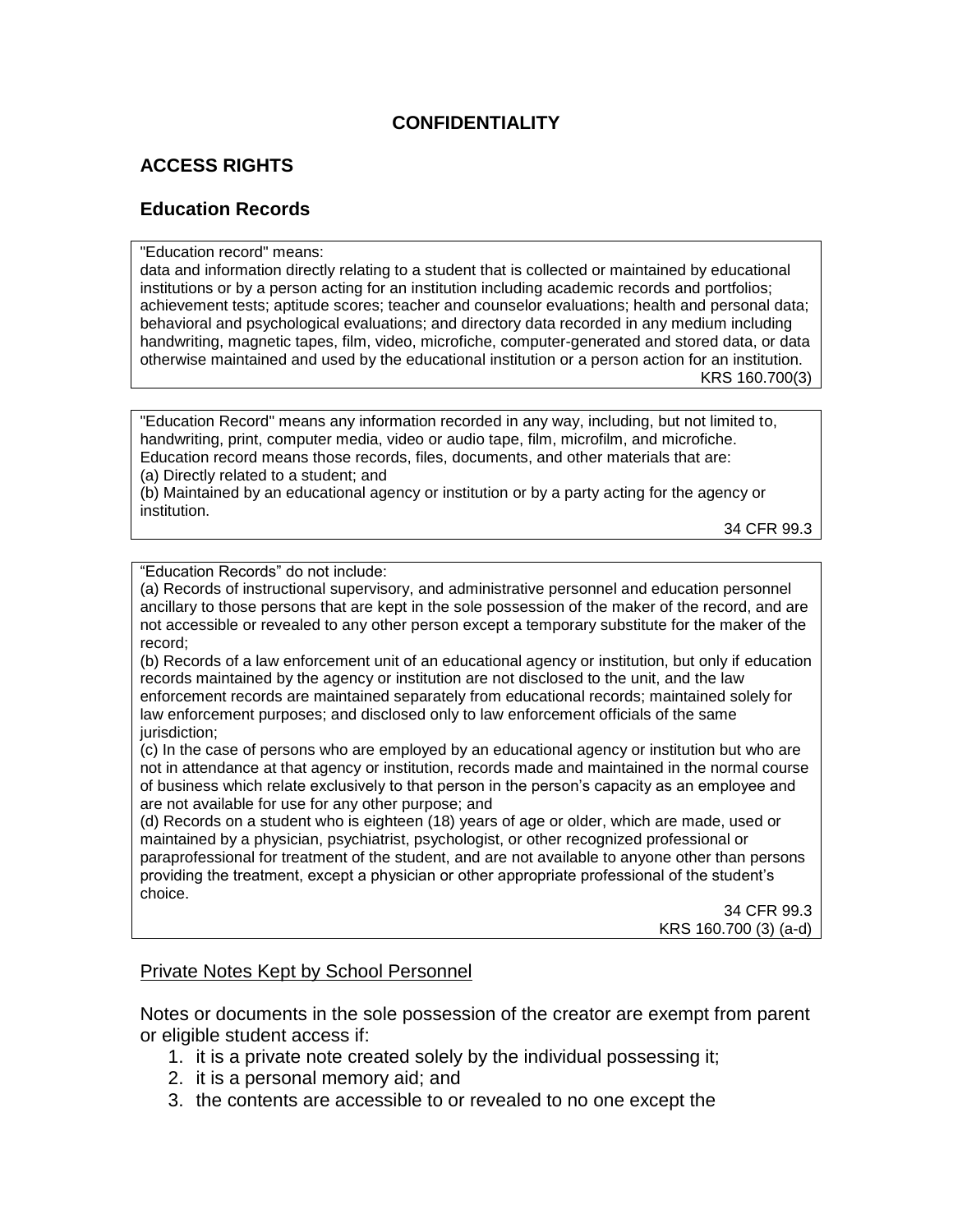possessor's temporary substitute.

If another person is knowledgeable of the contents of these notes, then they are subject to review by the parents, eligible student, or subpoena. Oral communication from such notes or documents makes the documents an educational record and accessible to parents for review, even if these are maintained in the sole possession of the creator.

#### **Inspection and Review of Educational Records**

An LEA shall permit a parent to inspect and review any education records relating to his child that are collected, maintained, or used by the LEA. The LEA shall comply with a request without unnecessary delay and before any meeting regarding an IEP, dispute resolution meeting, or due process hearing, and in no case more than forty-five (45) days after the request has been made. 707 KAR 1:360 Section 1 (1) 34 CFR 300.613 (a)

An educational agency or institution shall give full access rights under the Act to either parent, unless the agency or institution has been provided with evidence that there is a court order, State statute, or legally binding document relating to such matters as divorce, separation, or custody that specifically revokes these rights.

34 CFR 99.4

An LEA may presume that a parent has authority to inspect and review records relating to his child unless the LEA has been advised under a court order that the parent does not have the authority.

> 707 KAR 1:360 Section 1 (3) 34 CFR 300.613 (c)

"Eligible student" means a student, or a former student, who has reached the age of eighteen (18) or is pursuing an education beyond high school and therefore the permission or consent required of, and the rights accorded to the parents of the student shall therefore be required of, and accorded to, the student.

KRS 160.700 (4)

If the parent, representative, or eligible student makes a request to review and inspect educational records, the retrieval and access of the records are provided:

- 1. without unnecessary delay;
- 2. within 45 calendar days from the time the request is received;
- 3. before any ARC meeting or due process hearing takes place; and
- 4. at a time mutually acceptable to the parent and the school personnel.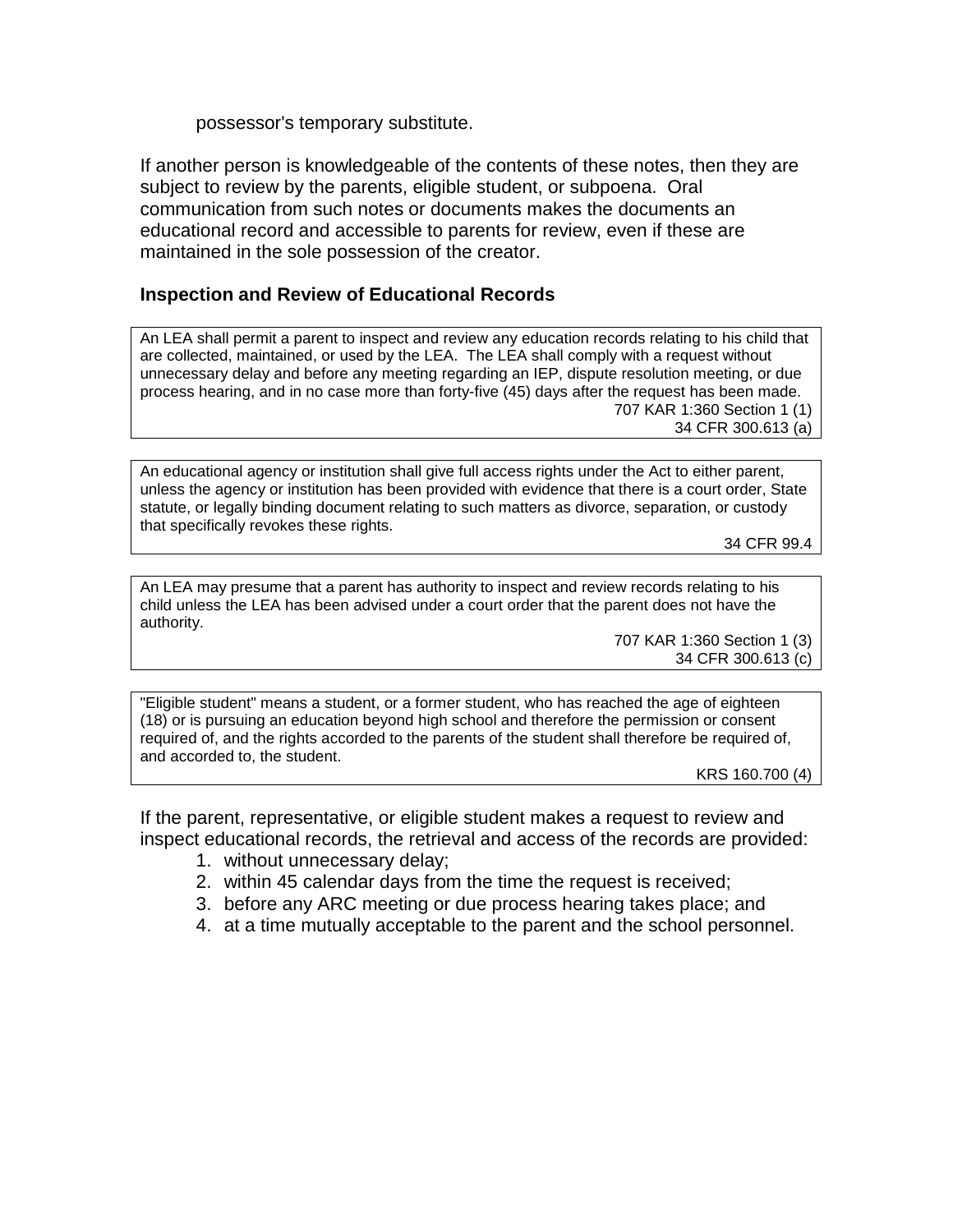## **Explanation and Interpretation of Records**

The right to inspect and review education records under this administrative regulation shall include:

(a) the right to a response from the LEA to reasonable requests for explanations and interpretations of the records;

(b) the right to request that the agency provide copies of the records containing the information if failure to provide those copies would effectively prevent the parent from exercising the right to inspect and review the records; and

(c) the right to have a representative of the parent inspect and review the records.

707 KAR 1:360 Section 1 (2) 34 CFR 300.613 (b) KRS 160.715 (1)

If the parent requests an explanation of the records, Owen County School District (hereinafter called OCSD) staff makes sure that the appropriate staff member (e.g., DoSE, school psychologist, counselor, or special education teacher) is present to explain and interpret the records and answer any questions the parent may have.

If the primary language or mode of communication used by the parent of the child is not English, within five (5) days of a completed parental request to review the educational records of a child, the principal notifies the DoSE of the need for translation of the records. The DoSE obtains the translation prior to any ARC meeting or due process hearing. Every attempt is made to obtain the translation within thirty-five (35) calendar days after the request is made. This translation is consistent with the mode of communication used by the parent and therefore may include a recorded or oral reading format.

#### Test Protocols

When OCSD evaluates a child according to **EVALUATION** Procedures, the ARC gives the parent a copy of the written assessment report. The written report provides an explanation of information collected through the assessment process, including an explanation of the information collected on test protocol. The qualified examiner, upon request, may show and discuss the information on the protocol with the parent using sample test items rather than actual items.

Copyrighted test protocol and raw data generated by evaluators are educational records when the protocol contains personally identifiable information. OCSD makes sure protocol are maintained in secure areas in the offices of evaluators, and are not released to others during the evaluation process.

…If a school were to maintain a copy of a student test answer sheet (an "educational record") the parent would have a right under Part B and FERPA to request an explanation and interpretation of the record. The explanation and interpretation by the school could entail showing the parent the test question booklet, reading the questions to the parent, or providing an interpretation for the responses in some other adequate manner that would inform the parent. …Federal copyright law protects against the distribution of copies of a copyrighted document, such as a test protocol.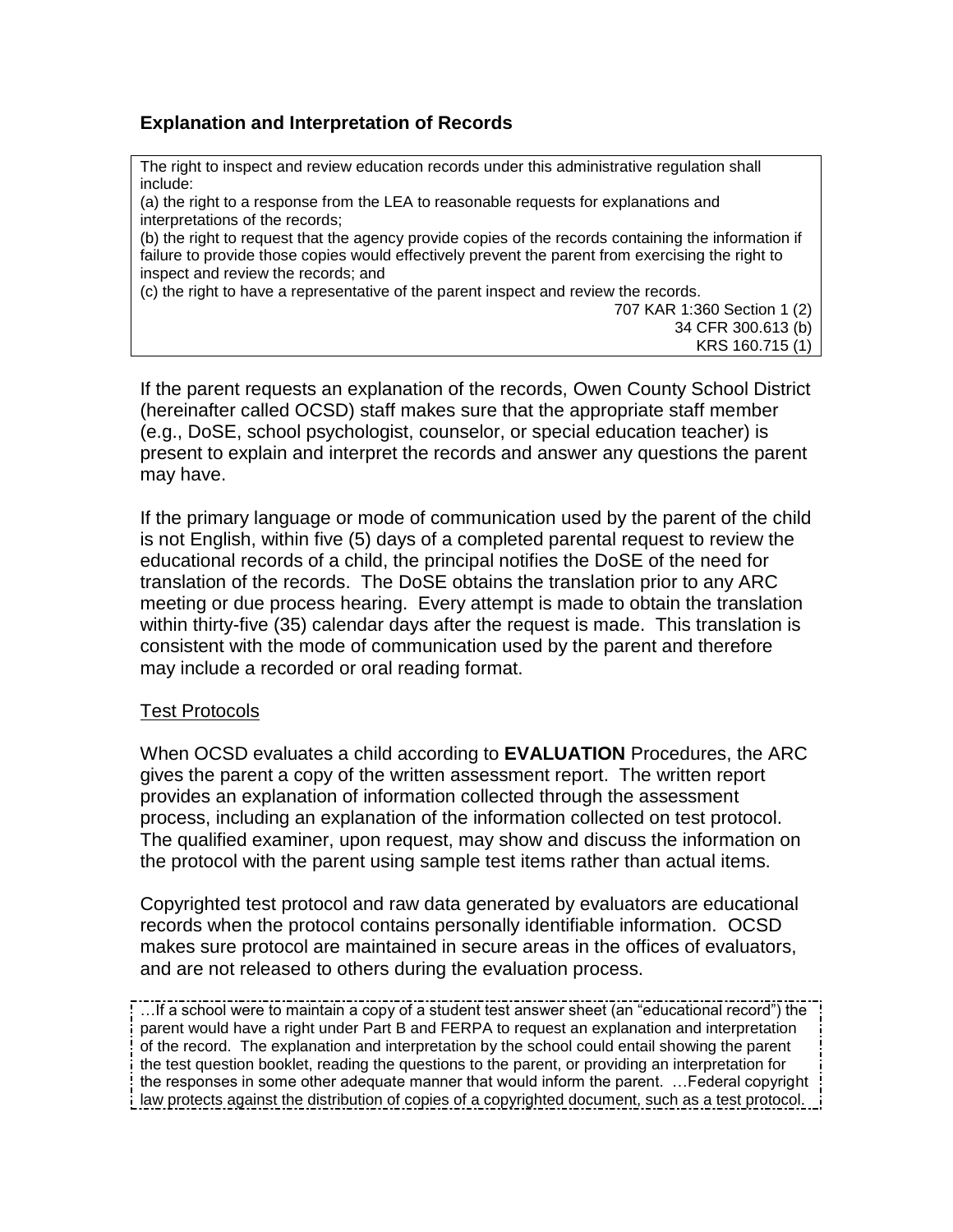Since IDEA and FERPA generally do not require the distribution of copies of an education record, but rather parental access to inspect and review, Federal copyright law generally should not be implicated under these regulations.

IDEA Interpretation for 34 CFR 300.562 (IDEA 1997) ------------------------------------

In order to abide by copyright laws and protect test validity and security, OCSD does not provide copies of test protocol to parents.

#### **Representative of Parent to Inspect and Review Records**

If the parent authorizes an individual to serve as the parent's representative to inspect and review the records, the parent completes the Consent for the Release of Information form provided by OCSD. When the release of information form is appropriately signed by the legal representative of the child, the OCSD grants the authorized representative access to the educational records of the child. If copies of records are provided, a fee may be charged according to **FEES FOR COPYING RECORDS** in procedures for **CONFIDENTIALITY**).

**Record of Disclosure**Error! Bookmark not defined.

A LEA shall keep a record of parties obtaining access to education records collected, maintained, or used under 707 KAR Chapter 1 (except access by parents and authorized employees of the LEA), including:

- (1) the name of the party;
- (2) the date access was given; and
- (3) the purpose for which the party is authorized to use the records.

707 KAR 1:360 Section 2 34 CFR 300.614 34 CFR 99.32

OCSD maintains a Record of Disclosure form in each due process folder as long as the records are maintained. All individuals, except parents, eligible students, and employees of the OCSD with a legitimate educational interest in the records, sign the record of disclosure form prior to inspecting and reviewing the record.

## **RECORDS ON MORE THAN ONE CHILD**

If any education record includes information on more than one child, the parents of those children shall have the right to inspect and review only the information relating to their child or to be informed of only that specific information.

> 707 KAR 1:360 Section 3 34 CFR 300.615 34 CFR 99.12

The OCSD provides information from records containing data on more than one child in such a way as to preserve the confidentiality of the other students.

If a parent requests to review and inspect educational records that have information about more than one child (e.g., attendance rosters, child tracking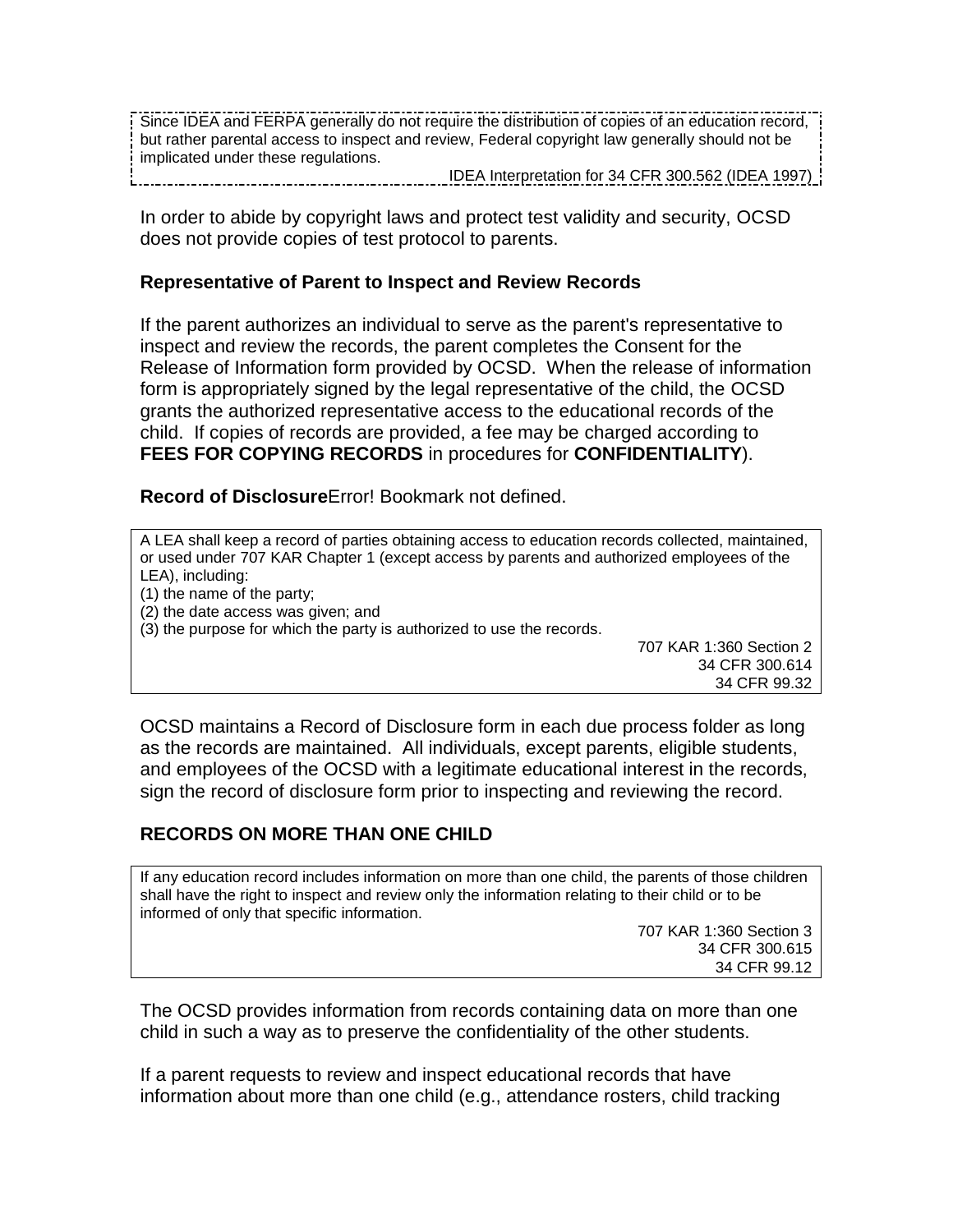systems, grade books, etc.), then the person responsible for the maintenance of those records makes certain that any personally identifiable information regarding other children is not disclosed.

The OCSD ensures that personally identifiable information about any child is not maintained in the educational record of another child.

### **TYPES AND LOCATION OF INFORMATION**

A LEA shall provide parents, on request, a list of the types and location of education records regarding their child with disabilities that is collected, maintained, or used by the LEA. 707 KAR 1:360 Section 4 34 CFR 300.616

The DoSE maintains a list of the types and location of educational records for children with disabilities collected, maintained and used by the OCSD. The list, which is kept in the office of the DoSE, specifies the type of information, (e.g., due process folder, speech folder, psychological/evaluator records), the location (specific school or office) and contact person where each record is located. If requested, the information regarding the records of their child is made available to a parent.

### **FEES FOR COPYING RECORDS**

A LEA may charge a fee for copies of records that are made for a parent under 707 KAR Chapter 1 if the fee does not effectively prevent the parent from exercising his right to inspect and review the records. The LEA shall not charge a fee to search for or to retrieve information under 707 KAR Chapter 1.

> 707 KAR 1:360 Section 5 34 CFR 300.617 34 CFR 99.11 KRS 160.715 (2)

The parent receives a copy of each evaluation and reevaluation report, each eligibility report, each IEP and each Conference Summary following the ARC meeting when each specific document is initially discussed or developed. Initial copies are provided to the parent free of charge.

OCSD charges a fee to the parent for additional copies of records, as long as the fee does not effectively prevent the parent from inspecting or reviewing the records. A fee is not charged for record search or retrieval. See OCSD Board Policy for fee schedule.

#### **RECORD AMENDMENT**

#### **Request to Amend Information in Education Records**

A parent who believes that information in the education records collected, maintained, or used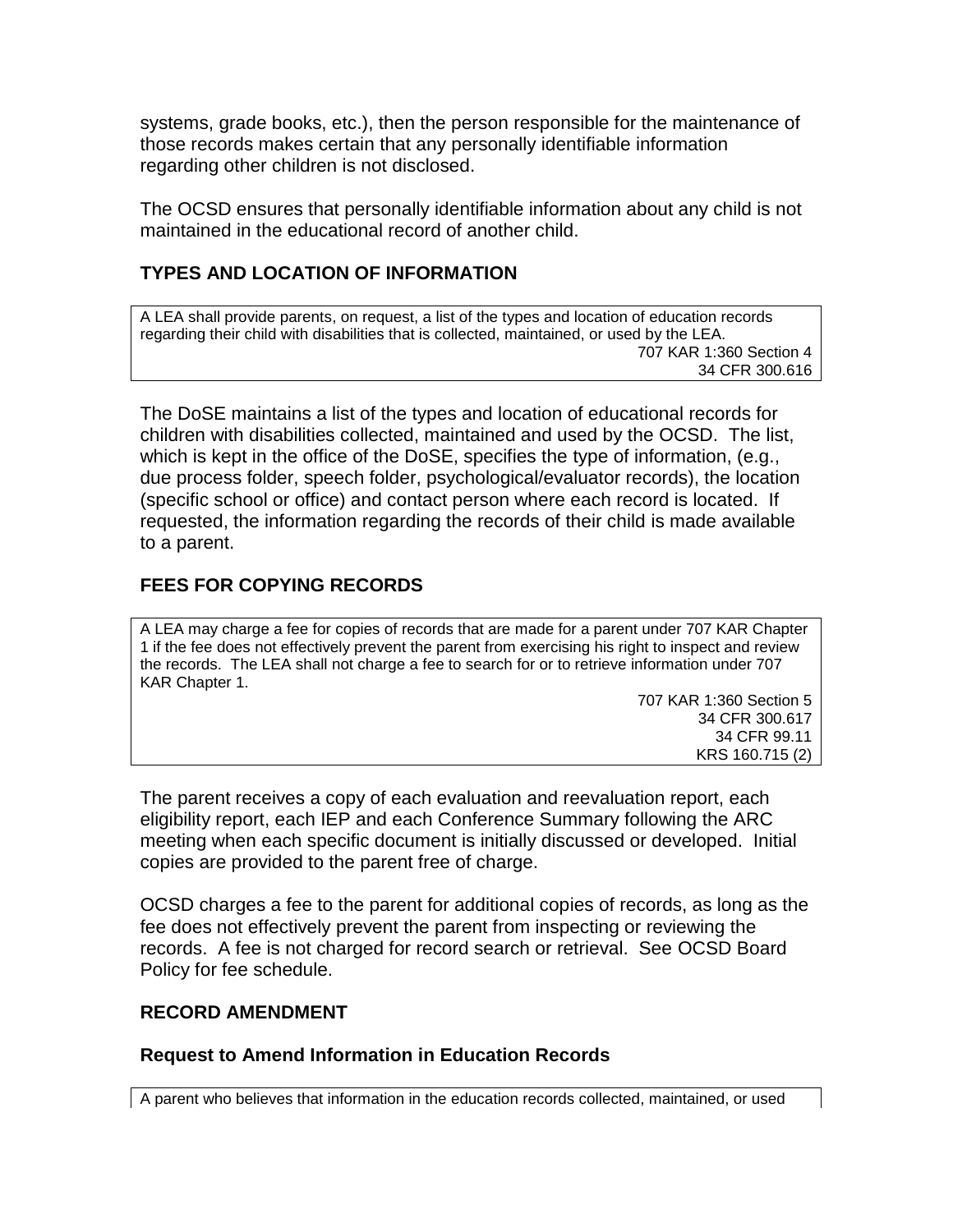under 707 KAR Chapter 1 is inaccurate, misleading, or violates the privacy or other rights of the child may request the LEA to amend the information. Once a request is made by a parent for an amendment to be made to the child's record, the LEA shall respond within ten (10) school days. 707 KAR 1:360 Section 6 (1) 34 CFR 300.618 (a) 34 CFR 99.20 (a) KRS 160.730 (1)

Record amendment refers to changing, deleting, or destroying information in the educational records of a child or youth.

Upon receipt of the written parental request, the OCSD Representative, the DoSE, and other OCSD personnel as needed, meet with the parent to discuss the parent's request, and review the record. The written parental request includes the date of the request, and the reason for the request.

The agency shall decide whether to amend the information in accordance with the request within a reasonable period of time of receipt of the request. 34 CFR 300.618 (b) 34 CFR 99.20 (b)

If, after the meeting, the OCSD decides to amend the information, the DoSE informs the parent in writing of the decision and amends the record.

If the agency decides to refuse to amend the information in accordance with the request, it shall inform the parent of the refusal and advise the parent of the right to a hearing under 34 CFR 300.619.

34 CFR 300.618 (c) 34 CFR 99.20 (c) 702 KAR 1:40 Section 1

If, after the meeting, the OCSD decides not to amend the information in accordance with the parent's request, the DoSE provides a written explanation to the parent and advises the parent of the right to a record amendment hearing.

#### **Request for Record Amendment Hearing**

If a request to amend the information is made by a parent or legal guardian, the hearing procedures contained in 702 KAR 1:140 shall apply.

707 KAR 1:360 Section 6 (2)

The agency shall, on request, provide an opportunity for a hearing to challenge information in education records to ensure that it is not inaccurate, misleading, or otherwise in violation of the privacy or other rights of the child.

> 34 CFR 300.619 34 CFR 99.21 (a)

The hearing may be conducted by any individual, including an official of the educational agency or institution, who does not have a direct interest in the outcome of the hearing.

34 CFR 99.22 (c)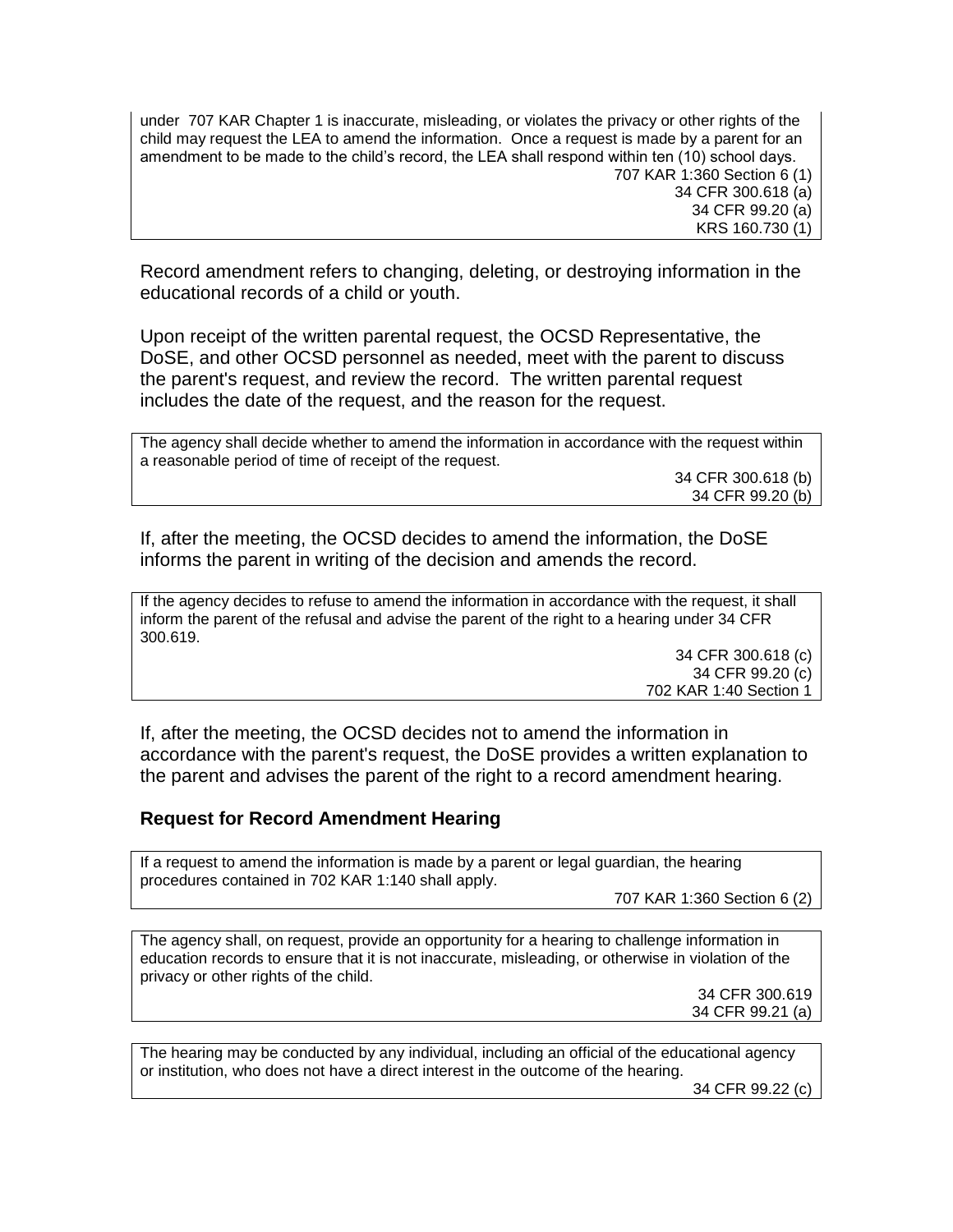Within five (5) business days of receipt of the parent's written request for a hearing, the Superintendent appoints a certified person who is a disinterested party to conduct the hearing. The DoSE and the person appointed to conduct the hearing, schedule the hearing to occur within thirty (30) calendar days of the date the request for a hearing was received.

"Disinterested party" is a person who:

- 1. will not benefit or suffer if the decision is for the child and against the OCSD, or for the OCSD and against the child; and
- 2. has no direct responsibility or authority for supervision of the child or personnel involved with the child.

## **Timelines for Record Amendment Hearing**

Upon request, the school district shall arrange for a hearing to be held within thirty (30) days after the request for hearing and notify the student's parents(s) or guardian, reasonably in advance, of the date, place, and time of the hearing. The hearing shall be conducted by a hearing officer who is a disinterested party and is a certified official of the district appointed by the Superintendent. 702 KAR 1:140 Section 2 (2)

34 CFR 99.22 (a-b)

The OCSD conducts a hearing to challenge information in educational records on the following timetable:

- 1. The hearing is held within thirty (30) calendar days of the date of receipt of the parent's written request for a hearing.
- 2. The person conducting the hearing provides the parent written notice of the meeting, including the date, time, and place, at least seven (7) calendar days in advance of the hearing.
- 3. The person conducting the hearing issues the decision in writing to the parent and appropriate OCSD staff within ten (10) business days following the date of the hearing.

## **Conduct of Record Amendment Hearing**

The hearing shall be private. Persons other than the student, parent(s), witnesses, and counsel shall not be admitted into the hearing. The hearing officer shall hear evidence from the school staff and the student's parent(s) or guardian to determine any points of disagreement regarding the records. The student's parent(s) or guardian shall be afforded a full and fair opportunity to present evidence relevant to the issues raised in the original request to amend the student's educational records. The parent(s) or guardian may be assisted by one (1) or more individuals, including an attorney.

702 KAR 1:140 Section 2 (3, 4, 5) 34 CFR 99.22 (d)

The hearing provides the parent or eligible student a full and fair opportunity to present relevant evidence. This includes the opportunity to:

1. present witnesses, question school employees, and provide oral testimony or written evidence as to the inaccurate or misleading information in the educational records; and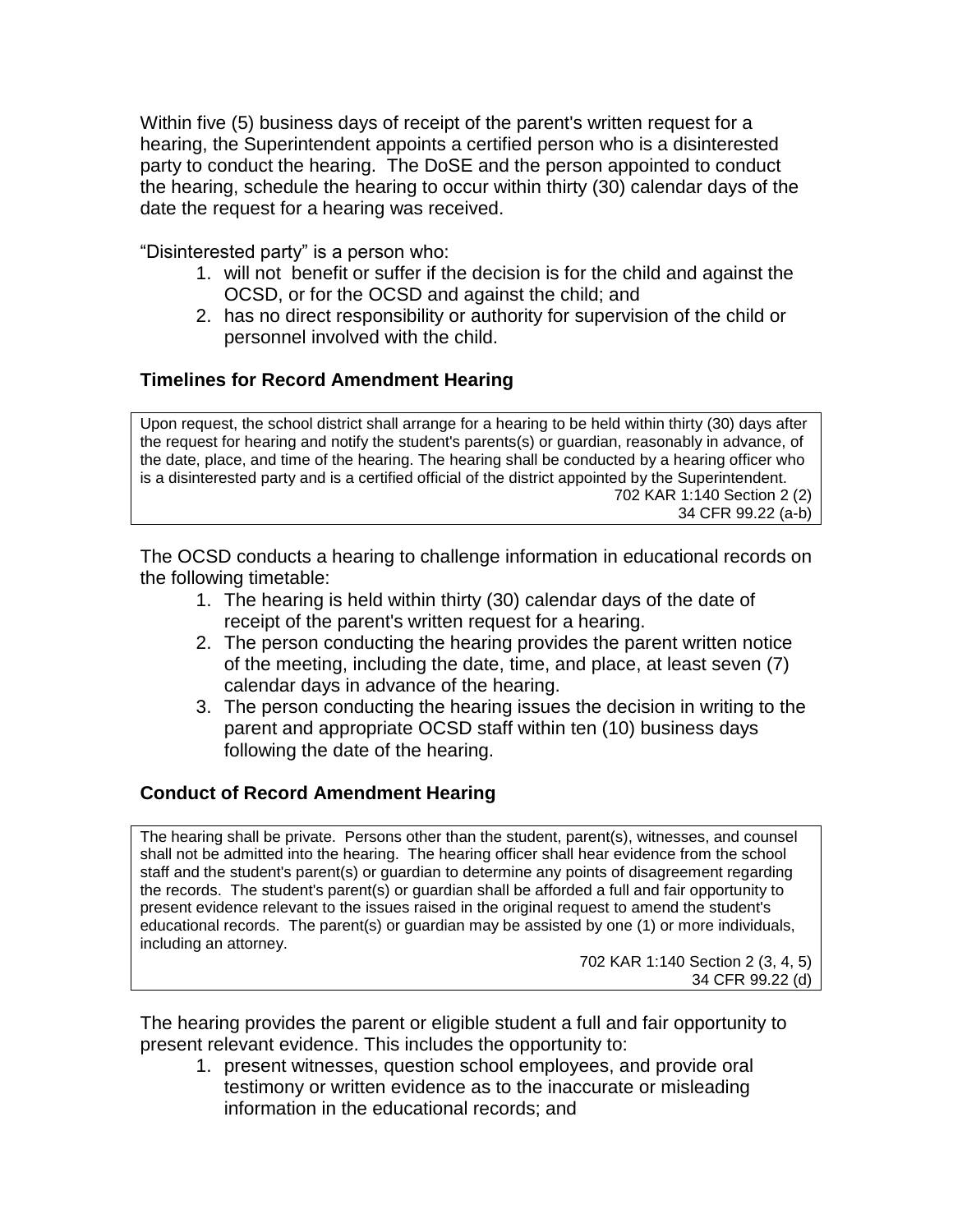2. be represented by one or more persons at their own expense, including an attorney.

The individual conducting the hearing allows the DoSE and/or OCSD Representative to present evidence and testimony, and to question witnesses.

The decision of whether or not to amend an educational record is based solely on the evidence presented at the hearing and the applicable law.

### **Result of Record Amendment Hearing**

The hearing officer shall make a determination after hearing the evidence in writing within ten (10) working days following the close of the hearing. The hearing officer shall make a determination based solely on the evidence presented at the hearing, and shall include a summary of the evidence and the reason for the decision. The parties to the hearing shall be provided a copy of the hearing officer's decision.

> 702 KAR 1:140 Section 2 (6) 34 CFR 99.22 (e-f)

If, as a result of the hearing, the hearing officer decides that the information is inaccurate, misleading or otherwise in violation of the privacy or other rights of the child, the school district shall amend the information accordingly and inform the student's parent(s) or guardian of the amendment in writing.

> 702 KAR 1:140 Section 3 (2) 34 CFR 300.620 (a) 34 CFR 99.21 (b)

The DoSE amends the information in accordance with the decision of the Hearing Officer, and informs the parent, in writing, that the amendment of records has been completed. The OCSD maintains the documents related to the hearing separate from the educational records of the child or youth and destroys the records in accordance with OCSD Board Policy.

If the hearing officer decides after the hearing the challenged information is not inaccurate, misleading, or otherwise in violation of the privacy or other rights of the student, the school district shall inform the student's parent(s) or guardian of the right to place a statement in the record commenting on the contested information or stating why he disagrees with the decision of the hearing officer. The statement shall be maintained as a part of the student's education records as long as the contested portion is maintained. If the school district discloses the contested portions of the record, it shall also disclose the statement.

702 KAR 1:140 Section 3 (1) 34 CFR 300.620 (b-c)

The DoSE assures that any statement received from the parent is placed in the child's education record, and identified in a manner that will ensure appropriate disclosure whenever the record is disclosed.

## **DISCLOSURE OF EDUCATIONAL RECORDS**

**List of Persons Who May Have Access to Educational Records**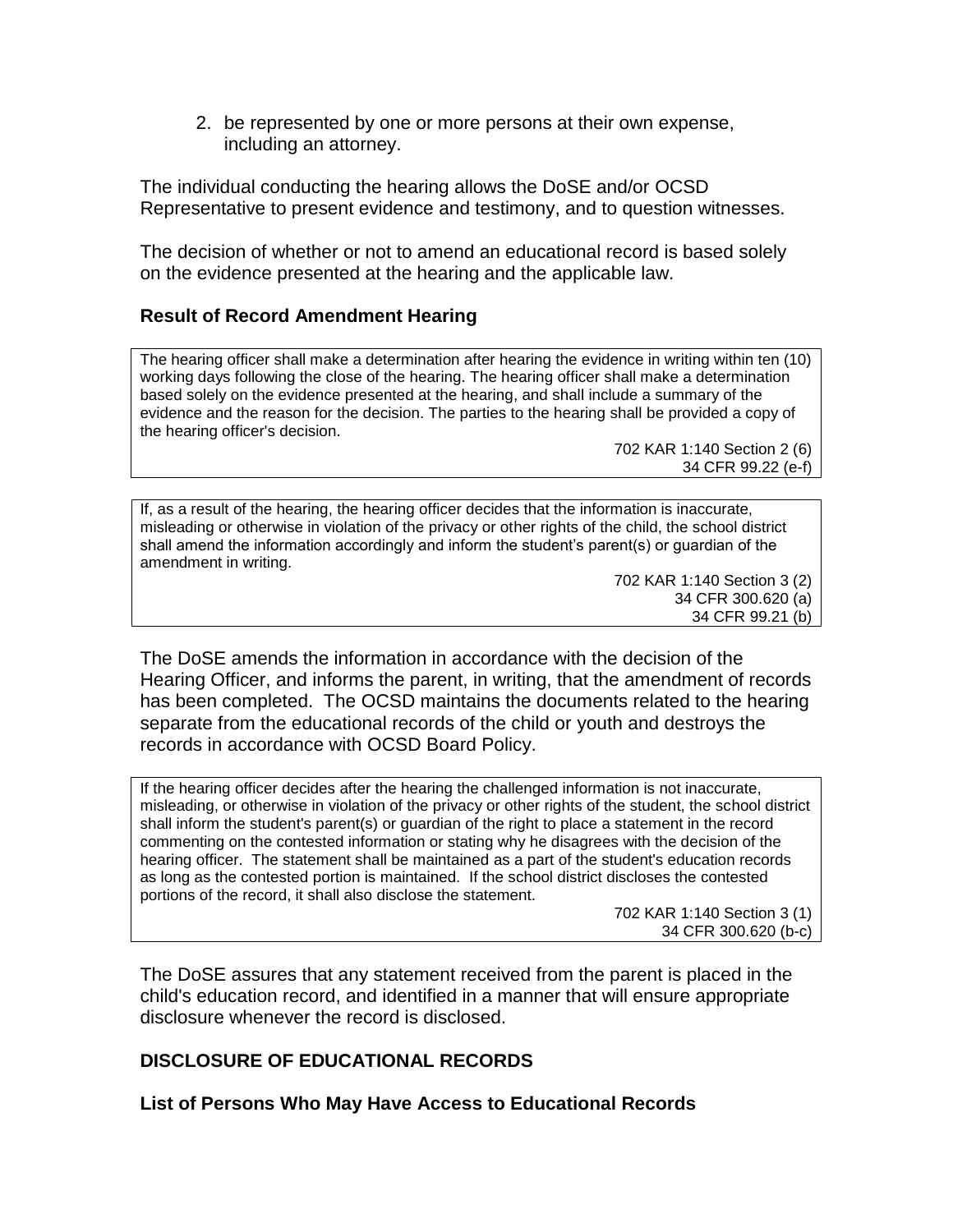A LEA shall maintain, for public inspection, a current listing of the names and positions of employees within the LEA who may have access to personally identifiable student information. 707 KAR 1:360 Section 8 (4) 34 CFR 300.623 (d)

The DoSE develops a list of the names and positions of district level staff who may have a legitimate educational interest and access to personally identifiable information in educational records. The DoSE posts the list in the Central Office, and disseminates the list to each school building.

NOTE to DoSE: (May add coop staff to this section)

Each school develops a list of the names and positions of all building level staff who may have a legitimate educational interest and access to personally identifiable information in educational records. The principal posts the list of the school and district level staff with the special education files.

#### **Written Parental Consent**

Except as to disclosures to appropriate law enforcement agencies as referenced in 707 KAR 1:340, Section 17, parental consent shall be obtained before personally identifiable student information is:

(a) disclosed to anyone other than officials of the participating agencies collecting or using the information under 707 KAR Chapter 1; or

(b) used for any purpose other than meeting a requirement under 707 KAR Chapter 1.

707 KAR 1:360 Section 7 (1) 34 CFR 300.622 (a) KRS 160.720 (1)

The written consent must:

(a) Specify the records that may be disclosed;

(b) State the purpose of the disclosure; and

(c) Identify the party or class of parties to whom disclosure may be made.

34 CFR 99.30 (a)

#### **Consent for Release of Information for Transition Services**

Parental consent, or the consent of an eligible child who has reached the age of majority under State law, must be obtained before personally identifiable information is released to officials of participating agencies providing or paying for transition services in accordance with 34 C.F.R. 300.321 (b)(3).

> 707 KAR 1:320 Section 3 (4) KRS 160.720 (1) 34 CFR 300.321 (b) (3) 34 CFR 300.622 (b) (2)

OCSD obtains written parental consent before disclosing personally identifiable information to individuals or agencies other than those indicated on the disclosure without consent list. The Consent for Release of Information form provided by the OCSD is available in the Principal's Office of the school the child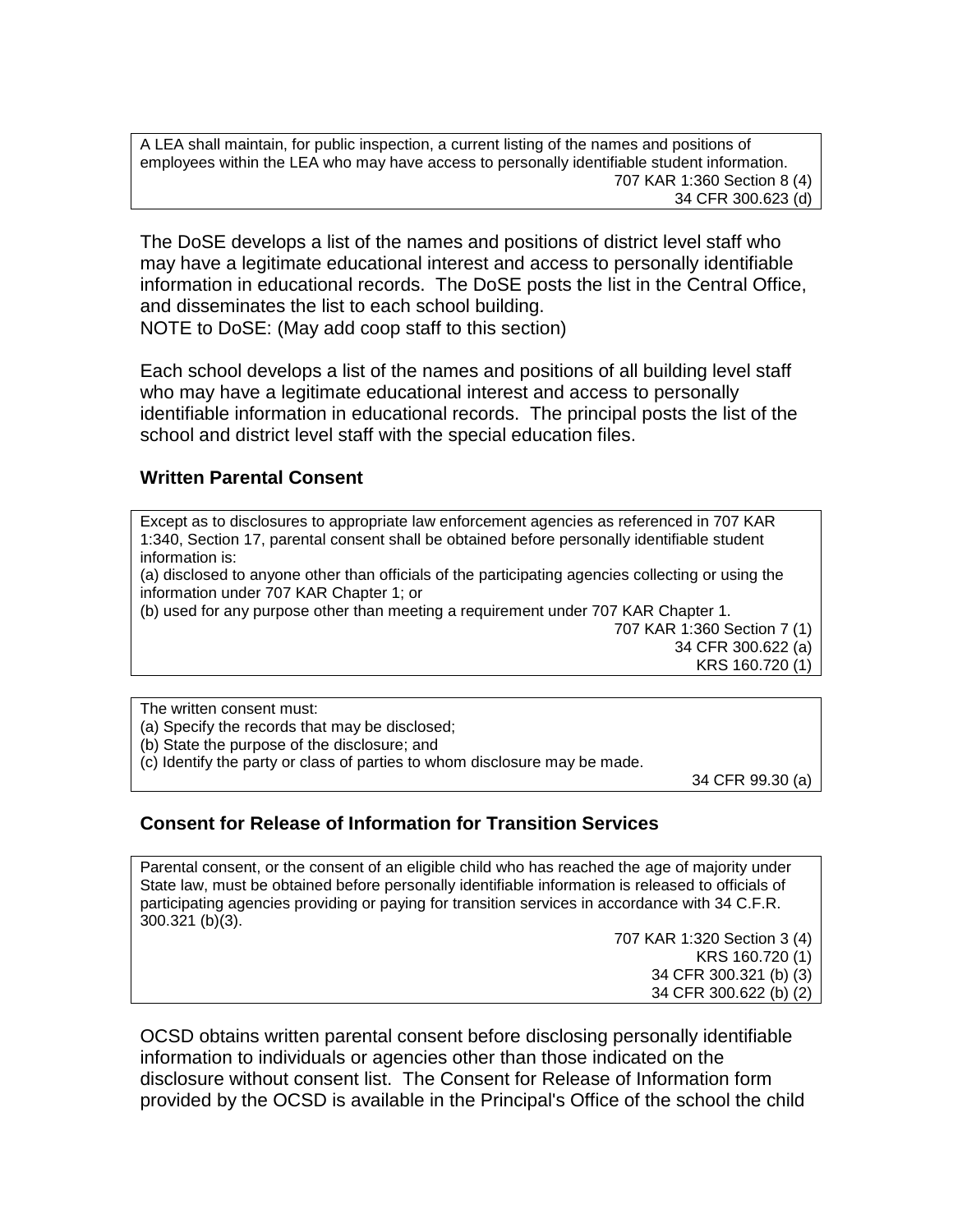attends and in the office of the DoSE. Copies of the completed forms are maintained in the educational records of the specific child.

### **Disclosure without Consent**

An LEA shall not release information from education records to participating agencies without parental consent unless authorized to do so under the Family Educational Rights and Privacy Act (FERPA), 20 U.S.C. Section 1232g.

707 KAR 1:360 Section 7 (2) 34 CFR 300.622 (a) 34 CFR 99.31 KRS 160.720 (2)

OCSD may disclose personally identifiable information from an educational record without parental consent if the disclosure is:

- 1. to the parent of a student who is not an eligible student, or to the eligible student;
- 2. to school officials who have been determined by OCSD to have legitimate educational interest including:
	- a. members of the ARC;
	- b. personnel responsible for the IEP;
	- c. student teachers; and
	- d. paraprofessionals;
- 3. official personnel of another public school, school system, or institution of postsecondary education where the student seeks or intends to enroll;
- 4. to authorized representatives of:
	- a. the Comptroller General of the United States;
	- b. the Secretary; and
	- c. State and local educational authorities;
- 5. in connection with financial aid for which a student has applied or for which a student has received, provided that personally identifiable information from the records of the student is disclosed only as may be necessary for such purposes as:
	- a. determining the eligibility of the student for financial aid;
	- b. determining the amount of the financial aid;
	- c. determining the condition which will be imposed regarding the financial aid; or
	- d. enforcing the terms or conditions of the financial aid;
- 6. to state and local officials or authorities to whom information is specifically required to be reported or disclosed pursuant to state statute adopted prior to November 1974;
- 7. to organizations conducting studies for, or on behalf of, educational agencies or institutions to develop, validate, or administer predictive tests; administering student aid programs; or improving instruction;
- 8. to accrediting organizations in order to carry out their accrediting functions;
- 9. to parents of a dependent student, as defined in section 152 of the Internal Revenue Code of 1954;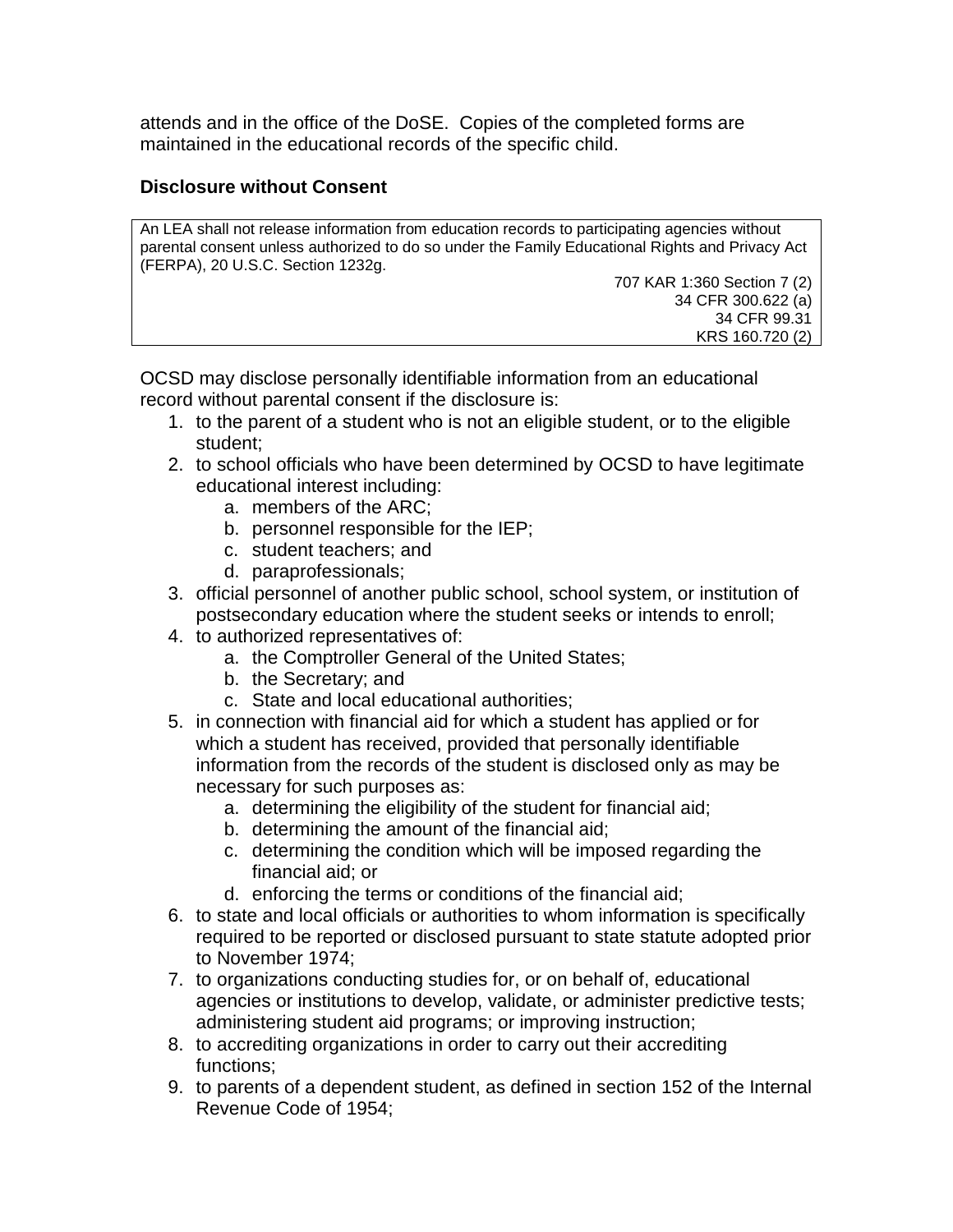- 10.to comply with a judicial order or lawfully issued subpoena, provided OCSD has made a reasonable effort to notify the parent or the student of the order or subpoena prior to compliance, unless the disclosure is in compliance with a Federal grand jury subpoena or any other subpoena issued for a law enforcement purpose;
- 11.to appropriate parties in a health or safety emergency; and
- 12.information OCSD has designated as "directory" information.

### **Emergency that May Warrant Disclosure Without Consent**

An education agency or institution may disclose personally identifiable information from an education record to appropriate parties in connection with an emergency if knowledge of the information is necessary to protect the health or safety of the student or other individuals. 34 CFR 99.36 (a)

If an emergency arises in which it is necessary to protect the health and safety of a child or other individuals, OCSD discloses personally identifiable information from the educational records of the child to the appropriate parties connected with the emergency.

In determining whether or not an emergency exists that would warrant the disclosure of educational records, the building principal or designee considers the following factors:

- 1. the seriousness of the threat to the health or safety of the child or youth or other individuals;
- 2. whether the information is needed in order to take action during the emergency:
- 3. whether the individuals to whom the information is disclosed are in a position to act during the emergency; and
- 4. the extent to which time is of the essence in dealing with the emergency.

Upon determination by the building principal or designee that the situation is an emergency and warrants the disclosure of educational records, the building principal or designee obtains the records of the child and makes them available to the appropriate parties immediately.

#### **Release of Education Records to another Public School District**

The notice of rights to parents of enrolled students and eligible students includes a statement that OCSD releases the educational records, without parent consent, of a child who seeks to or enrolls in another public school district. The request for records may be made by:

- 1. the parent;
- 2. the eligible student; or
- 3. personnel of the receiving school.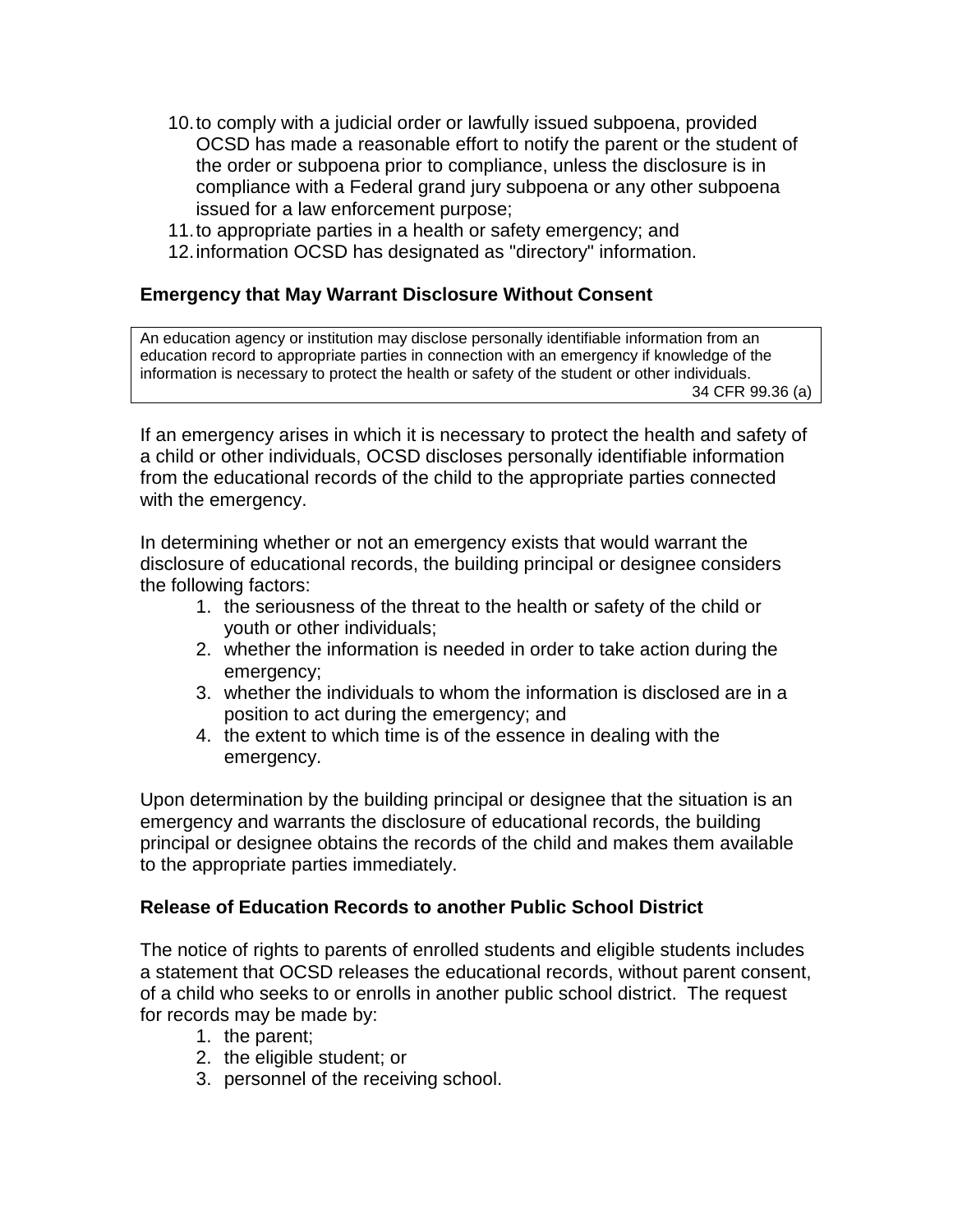Upon receipt of a request for records from the receiving district, the principal or designee documents the request on the Record of Disclosure, and provides copies (not originals) of the following special education records to the requesting public school district:

- 1. Consent to Evaluate/Reevaluate
- 2. Consent for Specially Designed Instruction
- 3. Current Meeting summary
- 4. Current IEP, student performance information, and data summaries
- 5. Current Assessment Report and Eligibility determination
- 6. Initial Assessment Report and Eligibility determination
- 7. Consent to bill Medicaid, if appropriate.

The complete special education record of the child is placed on inactive status according to **Child Tracking** in procedures for **CHILD FIND**.

If a parent or eligible student makes a request to the principal of the school for a copy of the educational records that have been transferred, OCSD provides a copy of all transferred records to the parent free of charge.

If a child transfers to another school within the OCSD, the entire special education record is transferred to that school.

If a child is enrolled, or is going to enroll in a private school that is not located in the LEA of the parent's residence, parental consent must be obtained before any personally identifiable information about the child is released between officials in the LEA where the private school is located and officials in the LEA of the parent's residence.

34 CFR 300.622 (3)

If OCSD receives a request from a private school or agency, the principal or designee requests that the parent sign the Consent for Release of Information before any educational records are sent. If copies of the record are provided, a fee may be charged according to **FEES FOR COPYING RECORDS** in procedures for **CONFIDENTIALITY**.

#### **Records Regarding Migratory Children with Disabilities**

An LEA shall transfer health and education records on migratory children with disabilities who move to other states in accordance with the No Child Left Behind Act, 20 U.S.C. 6398. 707 KAR 1:290 Section 10 34 CFR 300.213

If OCSD receives a request from a school or agency in another state regarding a migratory student, the principal or designee sends a copy of the student's health and education records and

requests that the parent sign the Consent for Release of Information before any educational records are sent. If copies of the record are provided, a fee may be charged according to **FEES FOR COPYING RECORDS** in procedures for **CONFIDENTIALITY**.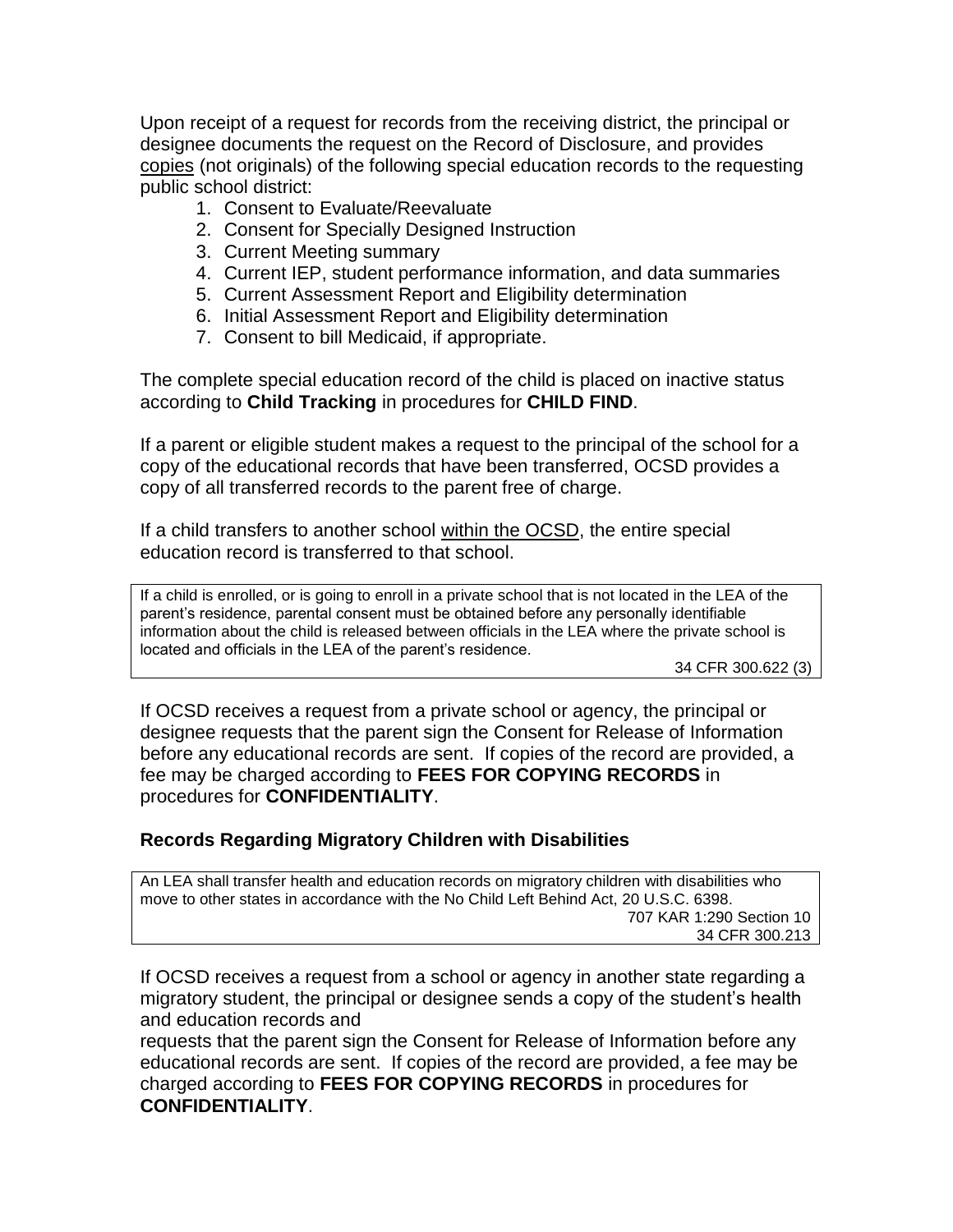## **Re-disclosure of Personally Identifiable Information**

An educational agency or institution may disclose personally identifiable information from an education record only on the condition that the party to whom the information is disclosed will not disclose the information to another party without the prior consent of the parent or eligible student. An education agency shall inform a party to whom disclosure is made of the requirements of this section.

34 CFR 99.33 (a) (1) and (d)

In disclosing personally identifiable information from educational records other than to parents of students under eighteen (18), to the eligible student, or when releasing directory information, OCSD informs the party to whom the disclosure was made that use and disclosure of the information is subject to the requirements of the Family Education Rights and Privacy Act (FERPA).

Any information received by the OCSD is used only for the purposes for which the disclosure was made.

Prior to re-disclosing any information in an education record that was obtained from another source; the OCSD Representative contacts the parent or eligible student in order to obtain the parent or eligible student's written consent for redisclosure. The parent or eligible student completes the Consent for Release of Information form prior to the re-disclosure of any information.

#### **Parent Refusal to Release Information**

If a parent refuses to provide consent for release of personally identifiable information, a party may request a due process hearing pursuant to 707 KAR 1:340 or comply with the FERPA. 707 KAR 1:360 Section 7 (3)

If a parent refuses to give consent for the disclosure of educational records needed to provide a free appropriate public education, and the OCSD disagrees with the parent's refusal for disclosure, the OCSD may request a due process hearing according to procedures in **PROCEDURAL SAFEGUARDS**.

#### **CONFIDENTIALITY SAFEGUARDS**

An LEA shall protect the confidentiality of personally identifiable student information at collection, storage, disclosure, and destruction stages.

707 KAR 1:360 Section 8 (1) 34 CFR 300.623 (a)

#### **Records Security**

OCSD ensures that the confidentiality of personally identifiable information is protected and unauthorized access is prevented at the following stages:

1. collection (e.g., during handling of referrals);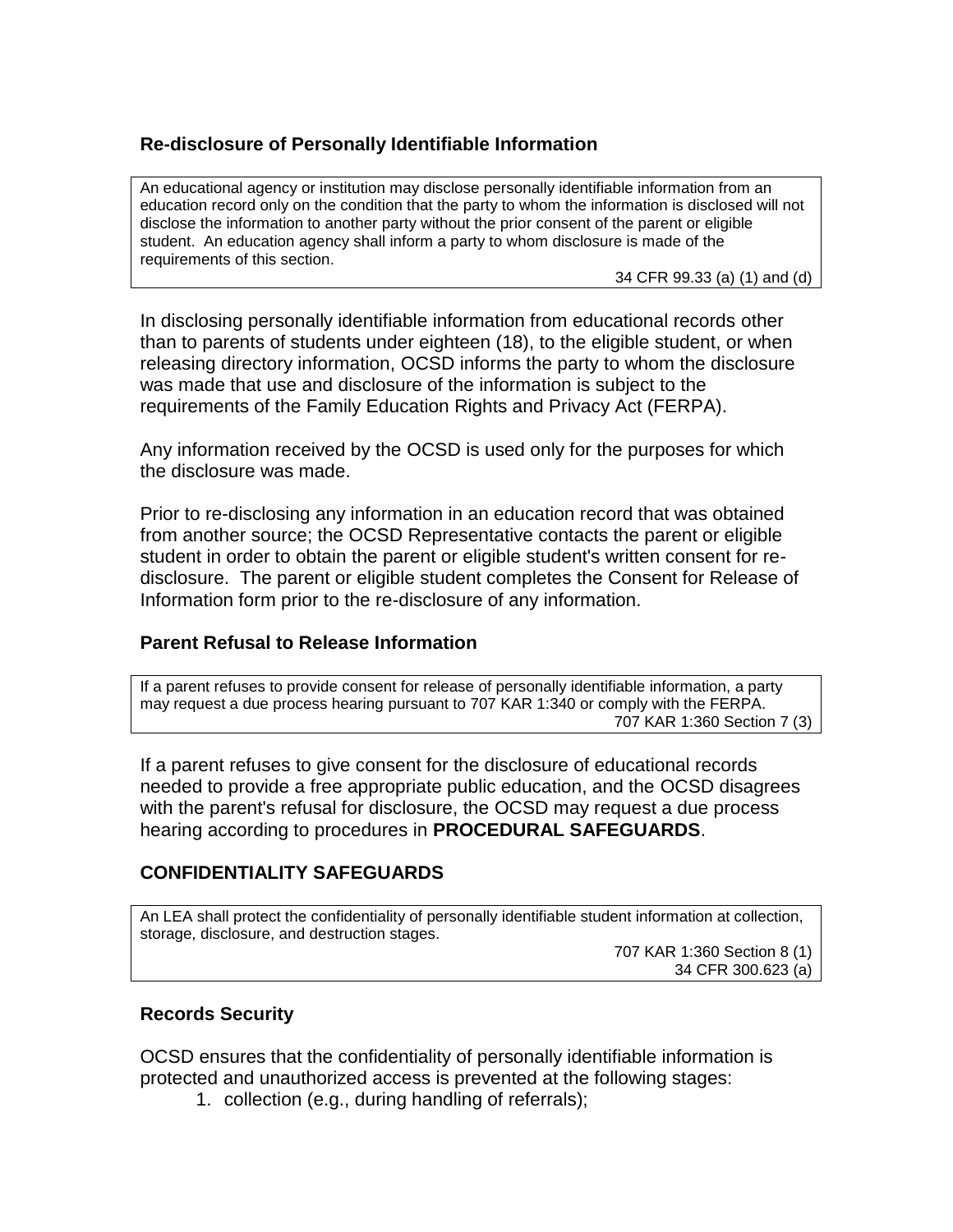- 2. storage (e.g., secure files, protection of computer files);
- 3. disclosure (e.g., during access to records); and
- 4. destruction (e.g., during the process of records destruction).

#### **Persons Responsible for Ensuring Confidentiality**

A LEA shall assign a staff member to assume responsibility for ensuring the confidentiality of any personally identifiable student information.

707 KAR 1:360 Section 8 (2) 34 CFR 300.623 (b)

The Director of Pupil Personnel is responsible for ensuring the confidentiality of personally identifiable information for all students. The DoSE is responsible for the general supervision of all educational records related to children and youth with disabilities. Building principals have responsibility for all records maintained at the building level even though teachers may have custody of the records.

### **Confidentiality Training**

A LEA employee collecting or using personally identifiable information shall receive training or instruction regarding the requirements of this administrative regulation. 707 KAR 1:360 Section 8 (3) 34 CFR 300.623 (c)

OCSD provides training for all OCSD personnel who collect, use, or maintain personally identifiable information. Within thirty (30) calendar days prior to the start of school, all OCSD administrative staff are trained regarding OCSD policies and procedures for confidentiality. Within thirty (30) calendar days of the start of school, all other OCSD personnel who have access to educational records are trained by the building principal or designee regarding OCSD policies and procedures regarding confidentiality. When new staff are employed during the school year, the individual's immediate supervisor provides training in confidentiality issues for the new employee. Copies of documentation for confidentiality training are maintained by the DPP at the Central Office.

OCSD provides training for volunteers and any others who may have access to personally identifiable information such as mentors, foster grandparents, student teachers, etc.

#### **DESTRUCTION OF INFORMATION**

An LEA shall inform the parent when personally identifiable student information collected, maintained, or used under 707 KAR Chapter 1 is no longer needed to provide education services to a child. The information shall be destroyed at the request of a parent. However, a permanent record of a child's name, address, and phone number, his grades, attendance record, classes attended, grade level completed, and year completed may be maintained without time limitations. 707 KAR 1:360 Section 9 34 CFR 300.624 (a-b)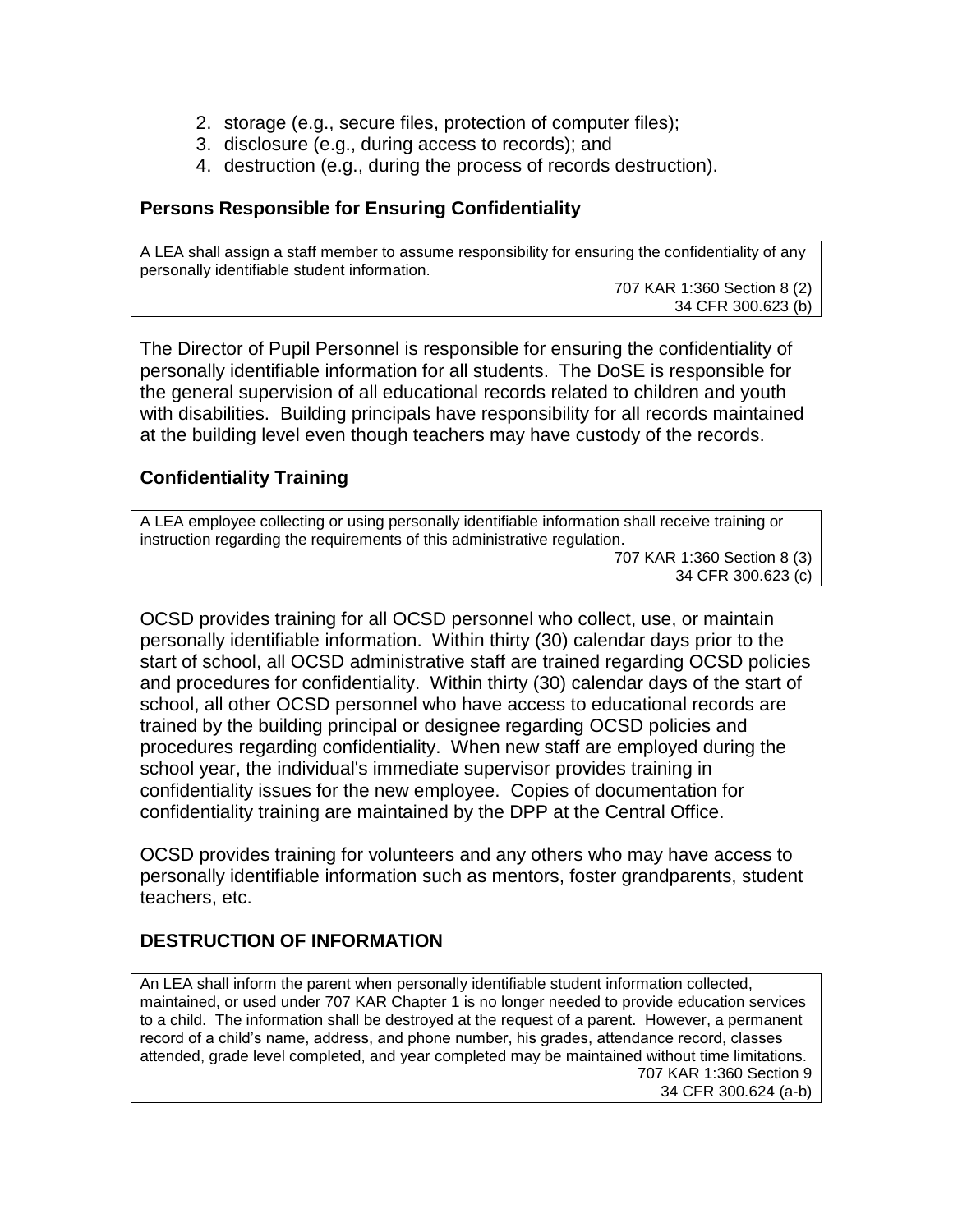The Records Retention Schedule governs the destruction of all school records, and specifies that special education records must be maintained for seven years (note in the conference summary the year of graduation) after the last activity involving special education services for the specific child. However, a permanent record of a student's name, address, and phone number, his or her grades, attendance record, classes attended, grade level completed and year completed may be maintained indefinitely.

During the Annual Review meeting for a student who is attending their last year of high school (see **Review and Revision of the IEP** in procedures for **IMPLEMENTATION AND SERVICE DELIVERY**) the ARC Chairperson explains the OCSD procedures for destruction of records. The ARC Chairperson asks the parent or eligible student to sign consent for destruction of records (see **CONFIDENTIALITY RESOURCES**) and files the form in the record of the student.

When OCSD determines that educational records are no longer needed to provide services for a child with a disability, the DoSE notifies the parent(s) to inform them of the date the records will be destroyed by:

a. publishing a notice in the newspaper regarding the record destruction and the date the records will be destroyed.

## **Parent Request for Destruction of Records**

If a parent requests the destruction of educational records, the Principal or designee destroys the records in accordance with the requirements of the Records Retention Schedule.

If a parent requests destruction, the OCSD does not destroy any records:

- 1. that have not been retained for a minimum period of time since the last activity (see Records Retention Schedule);
- 2. if there is an outstanding request to inspect or review the records;
- 3. if there is an unresolved finding of noncompliance in a program or fiscal audit; or
- 4. if the records are needed for planning and implementing an individual educational program to demonstrate compliance with applicable state and federal requirements.

If the parent of a child or youth with disabilities requests the destruction of records, the OCSD Representative or designee informs the parent or eligible student that the records may be needed to establish social security benefits or other purposes.